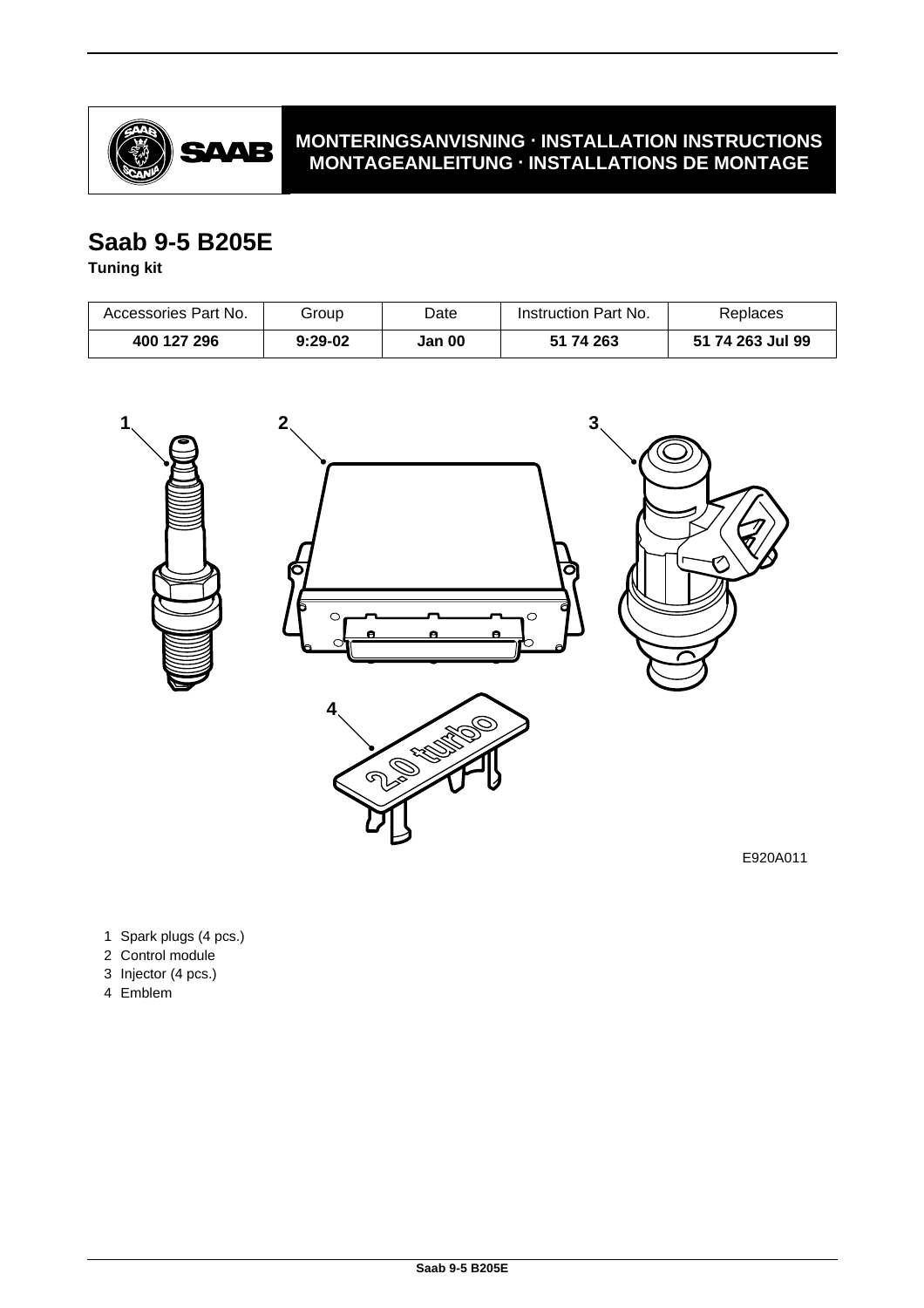

- 1 Remove the covers over the nuts on the wiper spindles and loosen the nuts slightly.
- 2 Loosen the wiper arms with puller 85 80 144. Remove the nuts and wiper arms.
- 3 Remove the rubber wiper spindle seals.
- 4 Remove the two screw clips on the ends of the windscreen cover.
- 5 Loosen the rubber seal.
- 6 Remove the windscreen cover by gripping the front edge and lifting upwards/forwards. Pay attention to the hood (bonnet) release wire on the left-hand side.
- 7 Undo the 4 nuts securing the control module cover.
- 8 Tilt up the cover and unplug the control module connector by lifting up the catch on the righthand side.
- 9 Undo the 2 control module retaining nuts. A 10 mm magnetic socket can be used.
- 10 Lift the control module straight up.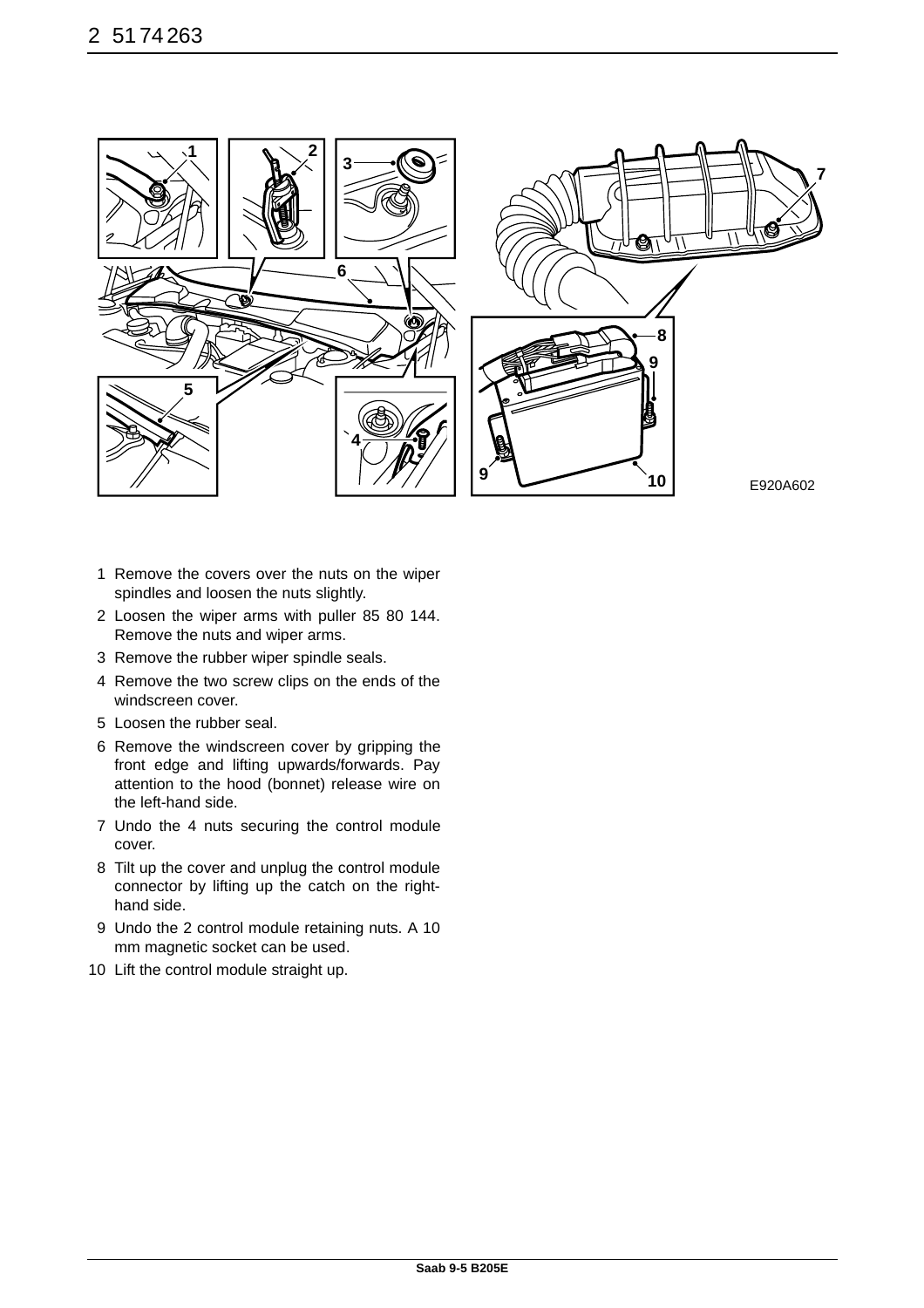

- 11 Position the new control module.
- 12 Tighten the 2 control module retaining nuts.
- 13 Spray the control module multi-connector with Kontakt 61 (part no. 30 21 763), plug it in and secure it with the catch.
- 14 Fit the cover and tighten the 4 securing nuts.
- 15 Position the windscreen cover. Pay attention to the hood (bonnet) release wire on the left-hand side.
- 16 Fit the rubber seal.
- 17 Fit the two screw clips on the ends of the windscreen cover.
- 18 Refit the rubber wiper spindle seals.
- 19 Fit the wiper arms, adjust their parking position to the dot marks on the windscreen and tighten the nuts.
- 20 Refit the covers over the nuts on the wiper spindles.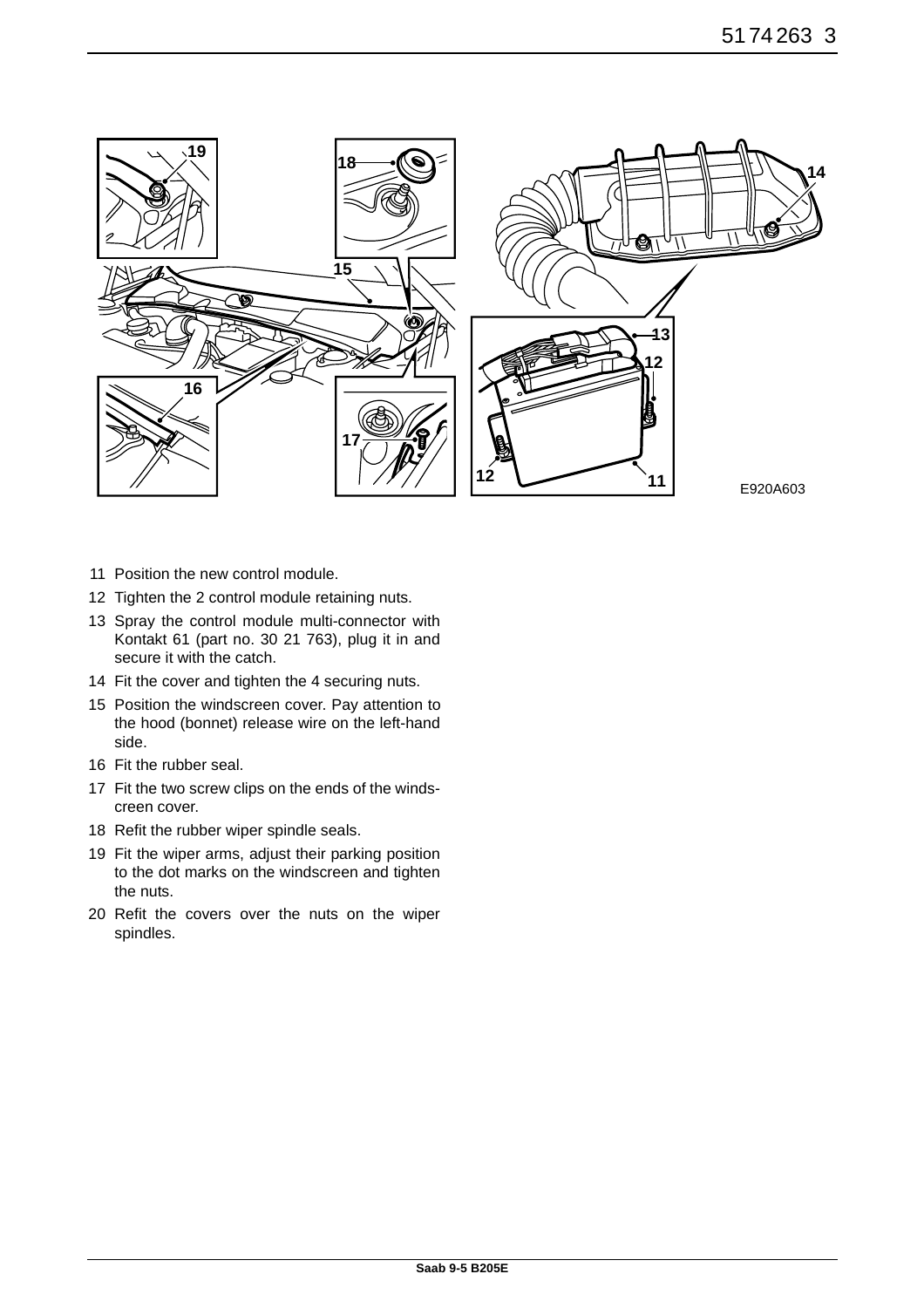



# **WARNING**

Removing the fuel rail involves dismantling the car's fuel system. Therefore, the following points must be observed in connection with these measures:

- Provide good ventilation! Use approved extractors for removing fuel fumes if they are available.
- Use protective gloves! Prolonged contact with fuel can cause skin irritation.
- Keep a class BE fire extinguisher close at hand! Observe the risk of sparks, e.g. in connection with breaking electrical circuits, short circuits, etc.
- Smoking is absolutely forbidden.
- Use protective goggles.

### **Important**

Utmost cleanliness must be observed when working with the fuel rail and injectors. Wash the injectors, fuel rail and intake manifold and blow clean with compressed air.

21 Remove the engine cover by undoing one snap fastener at a time, starting at the oil filler.

- 22 Remove fuel pump fuse no. 19 while the engine is running. Turn off the ignition once the engine has stopped.
- 23 Detach the hose for the crankcase ventilation.
- 24 Remove the oil dipstick with filler pipe end and plug the pipe.
- 25 Remove the cover over the throttle disc. Detach the accelerator cable from the throttle spindle. Remove the accelerator cable and holder and put to one side.
- 26 Loosen the turbo pressure pipe retaining screw on the cylinder head.
- 27 Remove the turbo pressure pipe.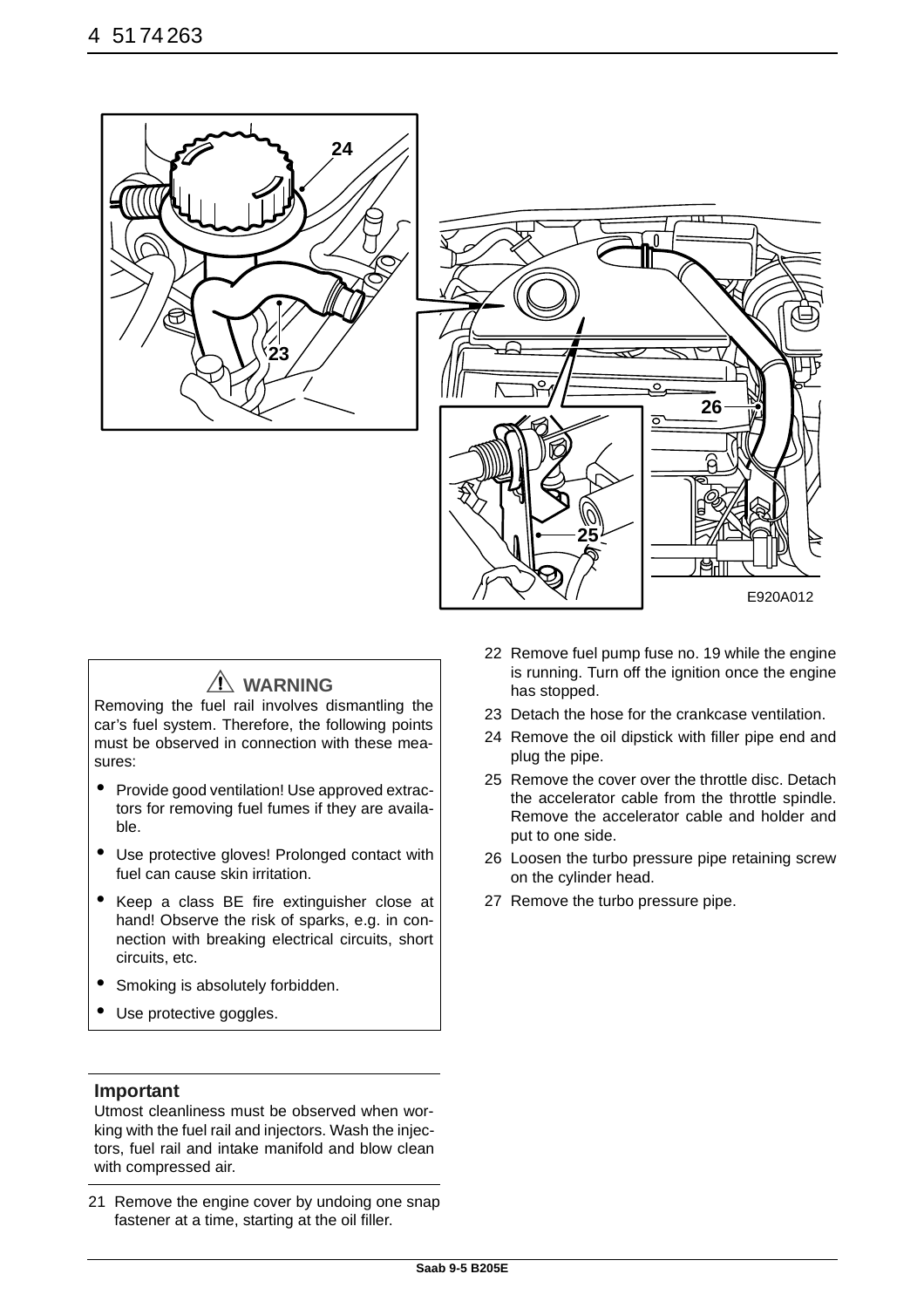

- 28 Loosen the upper and front screws on the cable holder and undo the rear screw completely.
- 29 Lift up the cable holder and fold it backwards.
- 30 Unplug the following connectors: ignition discharge module, injectors, absolute intake pressure sensor, mass air flow sensor and turbo pressure sensor.
- 31 Undo the cables and bend to one side. 2 clips on the rail and 6 on the crankcase ventilation pipe.
- 32 Separate the fuel lines.

# **WARNING**

There will be fuel left in the fuel lines.

Use separating tool 83 95 261.

- 33 Blow clean around the injectors with compressed air.
- 34 Undo the 2 fuel rail retaining screws.
- 35 Detach the pressure regulator vacuum hose.
- 36 Carefully prise off the fuel rail using 2 crowbars or similar.
- 37 Carefully lift up the fuel rail and move it away.
- 38 Plug the nozzle holes in the cylinder head.
- 39 Pull loose the injector fastening clips.

**WARNING** There is fuel left in the fuel rail.

Remove the injectors.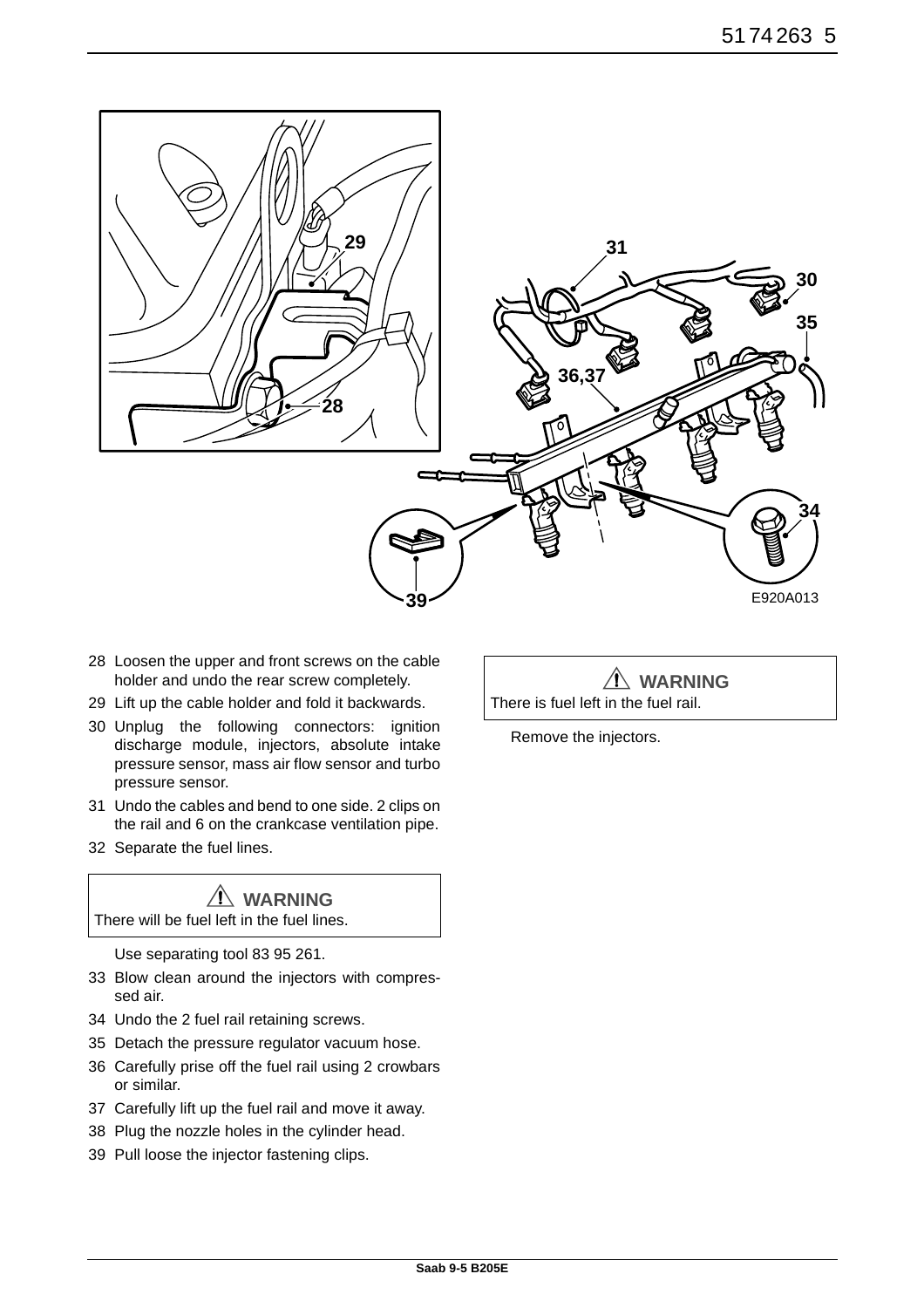

40 Fit the new injectors.

#### **Important**

Lubricate the injector O-rings with acid-free petroleum jelly before fitting and ensure that the injectors are pressed home so that they bottom in the fuel rail.

Press home the injector fastening clips.

- 41 Remove the plugs from the nozzle holes in the cylinder head.
- 42 Carefully position the fuel rail.
- 43 Tighten the 2 fuel rail retaining screws.
- 44 Attach the pressure regulator vacuum hose.
- 45 Connect the fuel lines.
- 46 Lay the cables and secure with 2 clips on the fuel rail and 6 clips on the crankcase ventilation pipe.
- 47 Connect the injectors, absolute intake pressure sensor, mass air flow sensor and turbo pressure sensor.

#### **Important**

Spray all connectors with Kontakt 61, part no. 30 04 520, before fitting.

Make sure that each connector is plugged to the correct injector. the cables are marked.

48 Position the cable holder and tighten the retaining screws.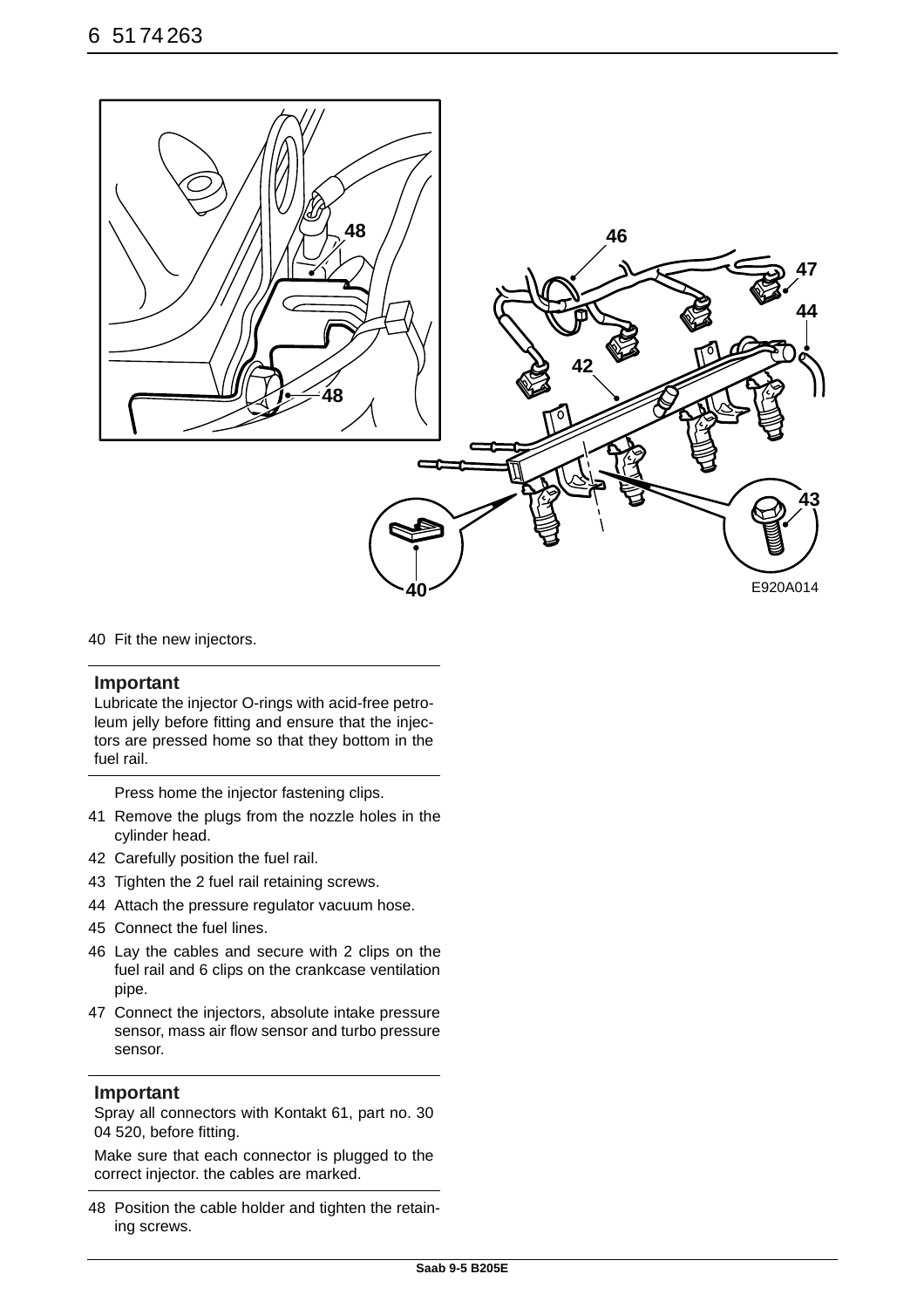



- 49 Fit the turbo pressure pipe.
- 50 Position the accelerator cable with holder and fit the accelerator cable to the throttle spindle. Fit the cover over throttle disc.
- 51 Adjust the accelerator cable.
- 52 Fit the oil dipstick and filler pipe end.
- 53 Attach the hose for the crankcase ventilation.
- 54 Replace fuel pump fuse no. 19.
- 55 Remove the emblem from the engine cover and fit the new one. Refit the cover.